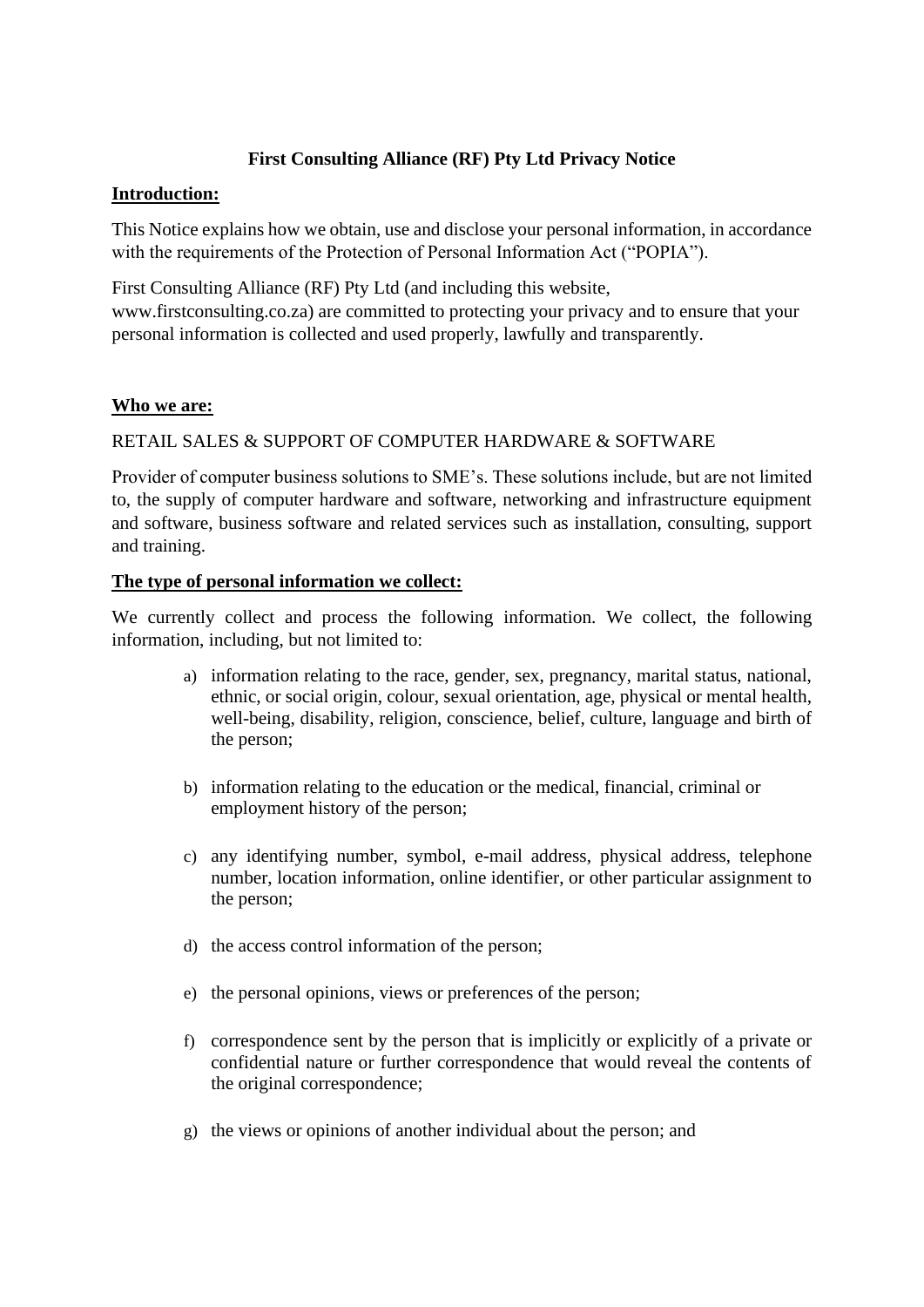h) the name of the person if it appears with other personal information relating to the person or if the disclosure of the name itself would reveal information about the person.

We collect and process your personal information mainly to contact you for the purposes of understanding your requirements, and delivering services accordingly.

We collect information directly from you where you provide us with your personal details. Where possible, we will inform you what information you are required to provide to us and what information is optional.

Website usage information may be collected using "cookies" which allows us to collect standard internet visitor usage information.

## **How we get the personal information and what we use it for:**

Most of the personal information we process is provided to us directly by you. We will use your personal information only for the purposes for which it was collected and agreed with you. In addition, where necessary your information may be retained for legal or user experience optimisation purposes, enabling us to provide you with an enhanced customer experience at First Consulting Alliance (RF) Pty Ltd.

- To gather contact information;
- To confirm and verify your identity or to verify that you are an authorised user for security purposes;
- For the detection and prevention of fraud, crime, money laundering or other malpractice;
- To conduct market or customer satisfaction research or for statistical analysis;
- For audit and record keeping purposes;
- In connection with legal proceedings.

We may collect or obtain personal information about you:

- (a) directly from you;
- (b) during the course of our interactions with you;
- (c) when you visit and/or interact with our website or any other social media platforms or IT services;
- (d) from a third party who is authorized to share that information;
- (e) via a mobile or other software app developed for First Consulting Alliance (RF) Pty Ltd.

We may disclose your personal information to our service providers who are involved in the delivery of products or services to you. We have agreements in place to ensure that they comply with the privacy requirements as required by the Protection of Personal Information Act.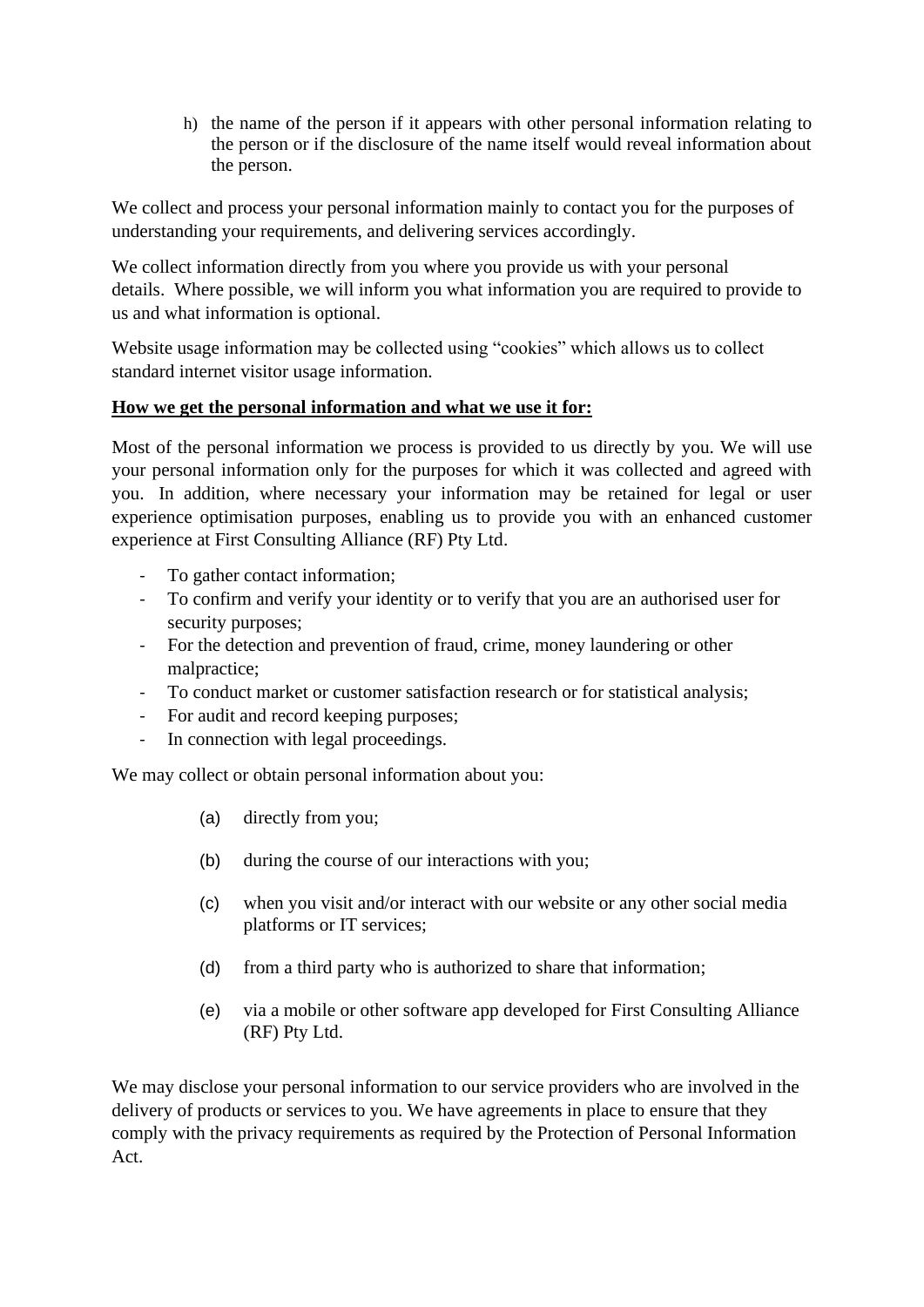We may also disclose your information:

- Where we have a duty or a right to disclose in terms of law or industry codes;
- Where we believe it is necessary to protect our rights.

# **Collection of Information by "Cookies"**

You are aware that information and data is automatically collected through the standard operation of the Internet servers and through the use of "cookies." "Cookies" are small text files a Website can use to recognise repeat users, facilitate the user's ongoing access to and use of the Website and allow a Website to track usage behaviour and compile aggregate data that will allow content improvements and targeted advertising. Cookies are not programs that come onto your system and damage files. Generally, cookies work by assigning a unique number to you that has no meaning outside the assigning site. If you do not want information collected through the use of cookies, there is a simple procedure in most browsers that allows you to deny or accept the cookie feature; however, you should note that cookies may be necessary to provide you with certain features (e.g., customized delivery of information) available on our Websites.

## **When will we process your personal information:**

In terms of the Protection of Personal Information Act (POPIA), the justification ground which we base our processing on consist out of the following:

- The data subject or a competent person where the data subject is a child **consents** to the processing. Kindly note that you have the right to withdraw your consent;
- The processing is **necessary** to carry out actions for the conclusion or performance of a contract to which the data subject is a party;
- The processing complies with an **obligation** imposed by law on the business;
- The processing protects a **legitimate** interest of the data subject;
- The processing is necessary for the proper performance of a **public law** duty by the business; Or
- The processing is necessary for pursuing the legitimate **interests** of the business or of a third party to whom the information is supplied.

## **How we store your personal information:**

We are legally obliged to provide adequate protection for the personal information we hold and to stop unauthorized access and use of personal information. We will, on an on-going basis, continue to review our security controls and related processes to ensure that your personal information remains secure.

## **Our security policies and procedures cover:**

- Physical security;
- Computer and network security;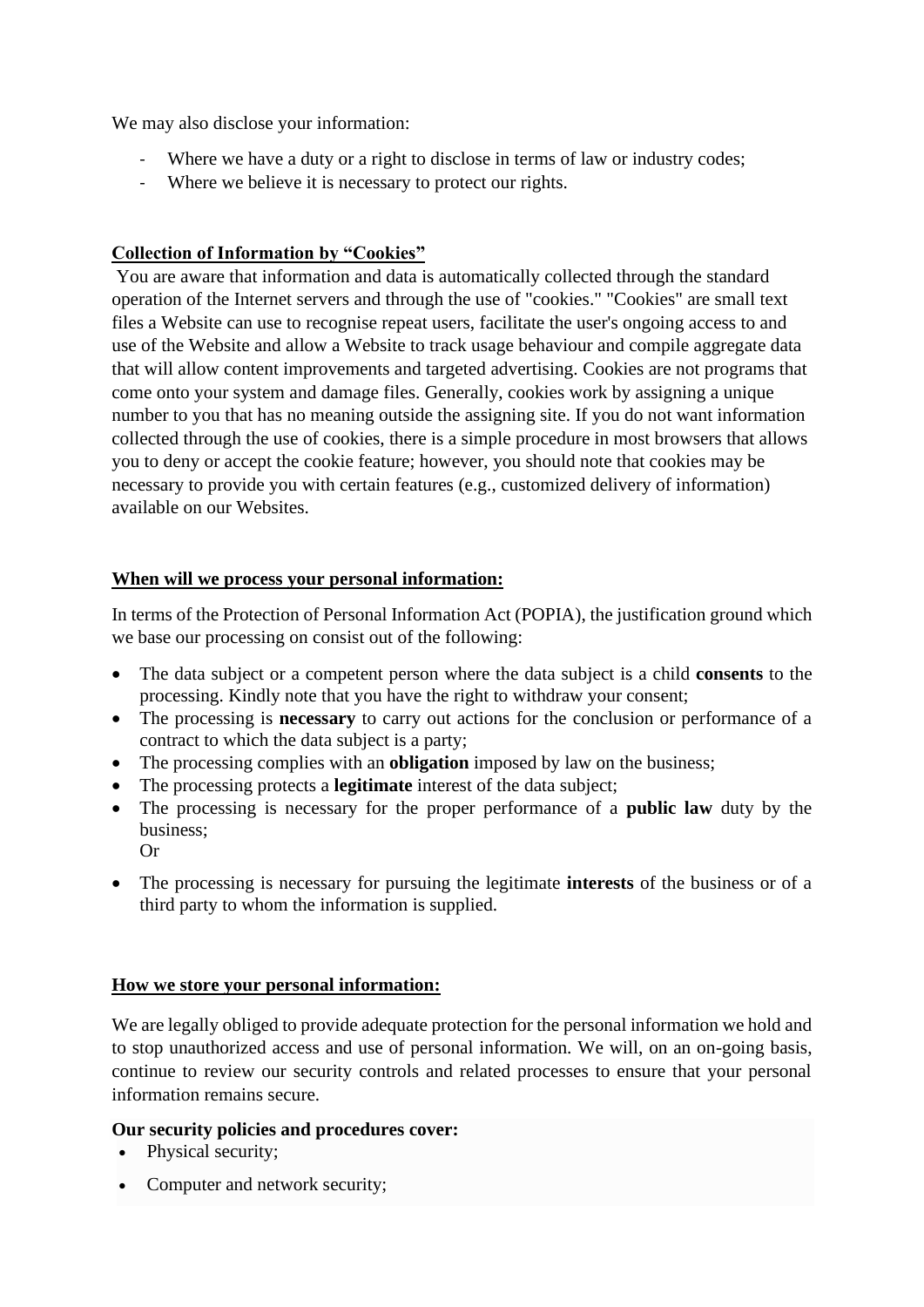- Access to personal information;
- Secure communications:
- Security in contracting out activities or functions;
- Retention and disposal of information;
- Acceptable usage of personal information;
- Governance and regulatory issues;
- Monitoring access and usage of private information;
- Investigating and reacting to security incidents.

When we contract with third parties, we impose appropriate security, privacy and confidentiality obligations on them to ensure that personal information that we remain responsible for, is kept secure.

We keep your information for the required time as illustrated in our Data Retention Policy. We will then dispose your information by the prescribed period as illustrated in our data retention policy.

## **International Transfer of Personal Information**

In some cases, the third parties to whom we may disclose your personal information may be located outside your country of residence (for example, in a cloud service, system or server), and may be subject to different privacy regimes.

When we disclose personal information overseas, we will take appropriate safeguards to protect your personal information to ensure that the recipient will handle the information in a manner consistent with this policy and the level of protection provided for in POPIA.

## **Your data protection rights:**

- You are entitled to access your personal data by sending a written request to Bruce King, bruce@firstconsulting.co.za. We may charge you a fee for this service as set out in terms of Condition 8 of POPIA.
- You may also request First Consulting Alliance (RF) Pty Ltd to correct or supplement any of your personal data which First Consulting Alliance (RF) Pty Ltd will undertake as soon as practicable.
- Request the destruction of your personal data. Bruce King and Dave Stewart will consider your request in light of any other laws or regulations prohibiting First Consulting Alliance (RF) Pty Ltd from destroying your personal data.

You are not required to pay any charge for exercising your rights. If you make a request, we have one month to respond to you.